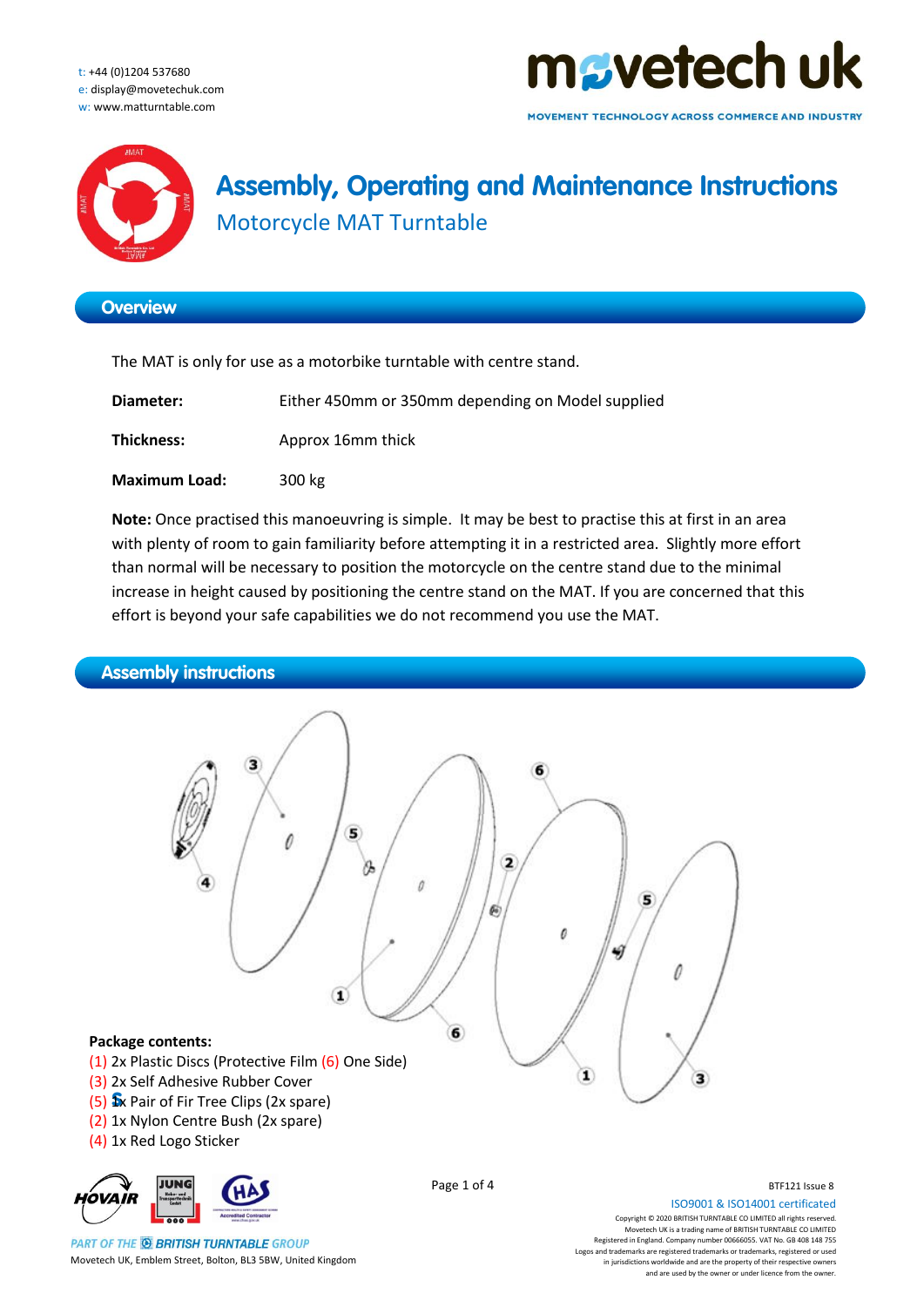# mgyetech uk

MOVEMENT TECHNOLOGY ACROSS COMMERCE AND INDUSTRY

### **Please read all instructions before proceeding**

1) Carefully Remove protective film from 2off plastic discs ensuring protected face is clean and free from dust or abrasions (preferably in a clean area).



2) Place the two halves together ensuring the previously protected faces are on the inside mating faces, place the hollow bush in the centre of the discs and slide the two fir tree clips from either side into the centre bush – closing firmly. It is very important that no dust or debris contaminates the two mating faces. If necessary wipe clean with a dry lint free cloth on assembly.





**PART OF THE @ BRITISH TURNTABLE GROUP** Movetech UK, Emblem Street, Bolton, BL3 5BW, United Kingdom Page 2 of 4

ISO9001 & ISO14001 certificated Copyright © 2020 BRITISH TURNTABLE CO LIMITED all rights reserved. Movetech UK is a trading name of BRITISH TURNTABLE CO LIMITED Registered in England. Company number 00666055. VAT No. GB 408 148 755 Logos and trademarks are registered trademarks or trademarks, registered or used in jurisdictions worldwide and are the property of their respective owners and are used by the owner or under licence from the owner.

BTF121 Issue 8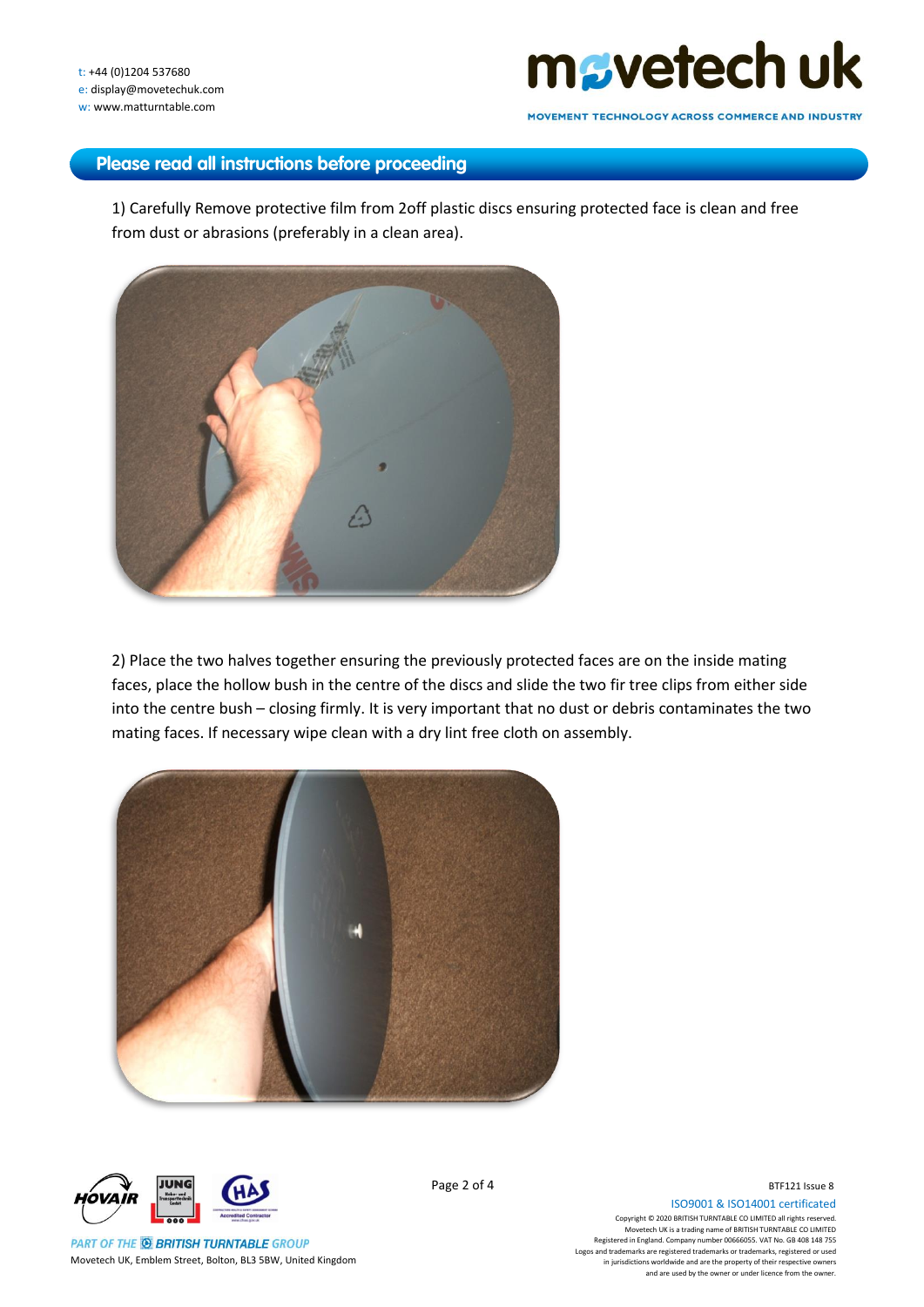## mgyetech uk

MOVEMENT TECHNOLOGY ACROSS COMMERCE AND INDUSTRY



one side of Mat to identify the top of the unit, this helps to ensure the unit is consistently used in the same orientation





**PART OF THE @ BRITISH TURNTABLE GROUP** Movetech UK, Emblem Street, Bolton, BL3 5BW, United Kingdom Page 3 of 4

ISO9001 & ISO14001 certificated Copyright © 2020 BRITISH TURNTABLE CO LIMITED all rights reserved. Movetech UK is a trading name of BRITISH TURNTABLE CO LIMITED Registered in England. Company number 00666055. VAT No. GB 408 148 755 Logos and trademarks are registered trademarks or trademarks, registered or used in jurisdictions worldwide and are the property of their respective owners and are used by the owner or under licence from the owner.

BTF121 Issue 8